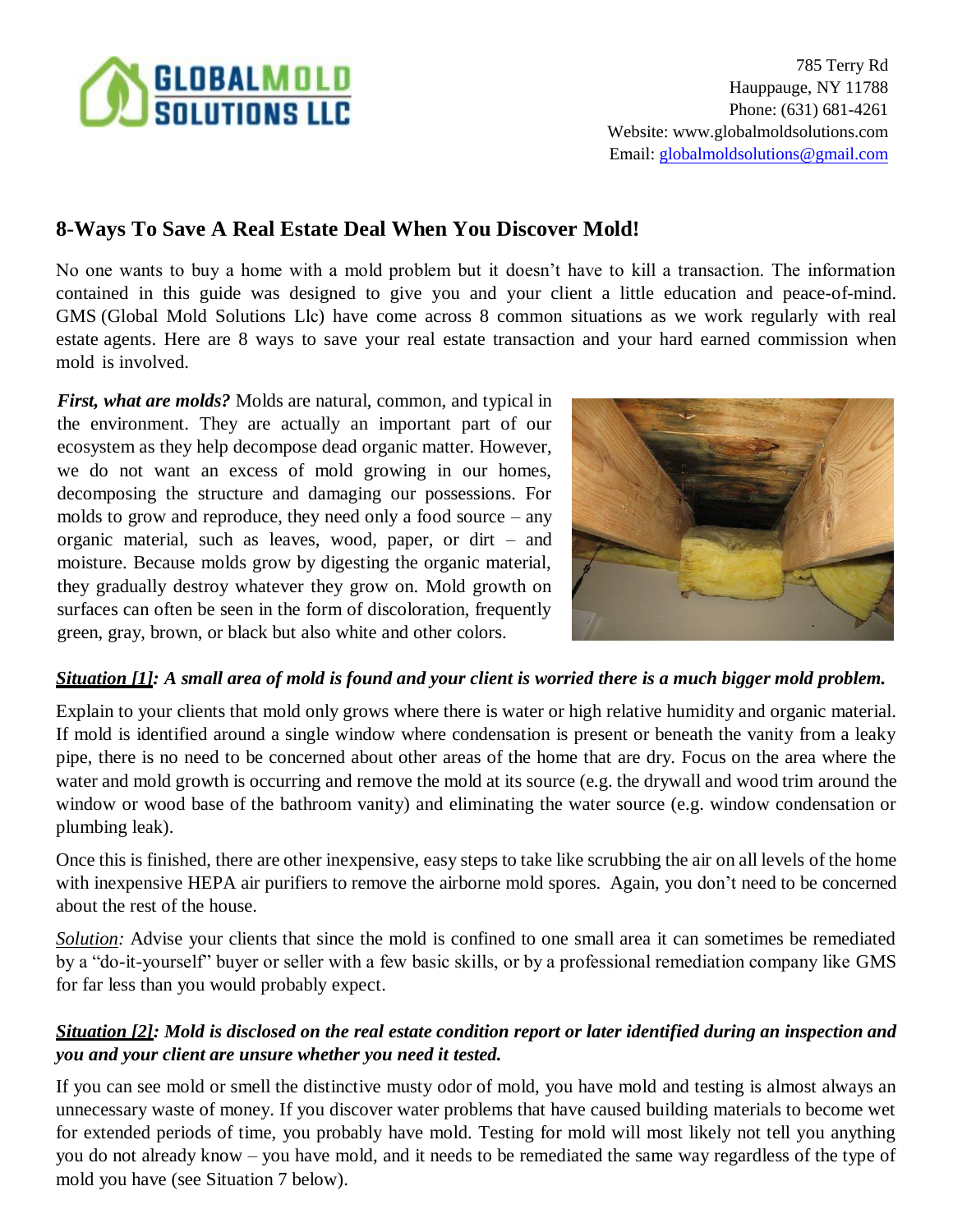Testing can be useful in certain situations such as when someone identifies a moldy-like smell but cannot actually see mold anywhere. In this case, testing can help determine if the smell is indeed mold and the source of the presumed mold. Most of the time though the smell of mold will lead you right to a visible source of mold, making testing unnecessary.

But if you can already see visible mold, most of the time testing is a waste of time and money. This is a fact that most mold companies do not want you to know. But in reality, testing is usually unnecessary in this situation and will slow up the transaction. Furthermore, the money allocated for testing could be used towards the remediation itself.

*Solution:* Advise your clients that testing is almost never needed when mold is already visibly identified.

## *Situation [3]: Mold is identified and all parties involved are concerned about health effects and potential liability from mold.*

Another fact most mold companies will not disclose: many health effects proclaimed to be caused by mold are not proven! Hype and misinformation about mold and its impacts on our health flood the airwaves. Here's the truth: What mold exposure does and does not do to the human body is unproven.

Research is ongoing, and we will eventually know more about mold's effect on health. For now, most experts agree that typical symptoms of mold exposure are allergic reactions (often referred to as hay fever) and can include respiratory problems (such as wheezing, difficulty breathing, and asthma aggravation), nasal and sinus congestion, eye irritation, dry hacking cough, skin rashes or irritation or nose and throat irritation. Headaches, memory problems, mood swings, nosebleeds, body aches and pains, and fevers are occasionally reported in mold cases, but their cause is not understood.

The bottom line is that most of the severe adverse health effects associated with mold have not been proven, according to country's leading medical authority, the Center for Disease and Control and Prevention. According to the CDC:

*"A link between other adverse health effects, such as acute idiopathic pulmonary hemorrhage among infants, memory loss, or lethargy, and molds, including the mold Stachybotrys chartarum (Stachybotrys atra), has not been proven. Further studies are needed to find out what causes acute idiopathic hemorrhage and other adverse health effects."*

We are not doctors, so please consult a physician if you believe you or someone you know is experiencing health problems from mold exposure. And do not get us wrong – it is unhealthy to live in a moldy environment. But much of what you hear and read about mold is often based on sensationalism and not backed by science.

*Solution:* Give your clients the truth about health effects from mold exposure.

### *Situation [4]: "Black Mold" is identified and your client is concerned that the mold is toxic.*

Not all molds are toxic and come in a variety of colors. The dreaded "Black Mold" you have heard about so often in the media is not a species or specific type of mold.

Media reports of "Black Mold" often refer to certain types of molds, such as *Stachybotrys chartarum (atra),*  which can produce compounds that have toxic properties, which are called *mycotoxins. Mycotoxins* are not always produced, and whether a mold produces *mycotoxins* while growing in a building depends on what the mold is growing on, conditions such as temperature, pH, humidity or other unknown factors. In other words, the presence of mold does not necessarily mean *mycotoxins* are present.

Much of what we know about *mycotoxins* is not well understood and ongoing research is needed. At present there is no environmental test to determine whether *Stachybotrys* growth found in buildings is producing toxins. There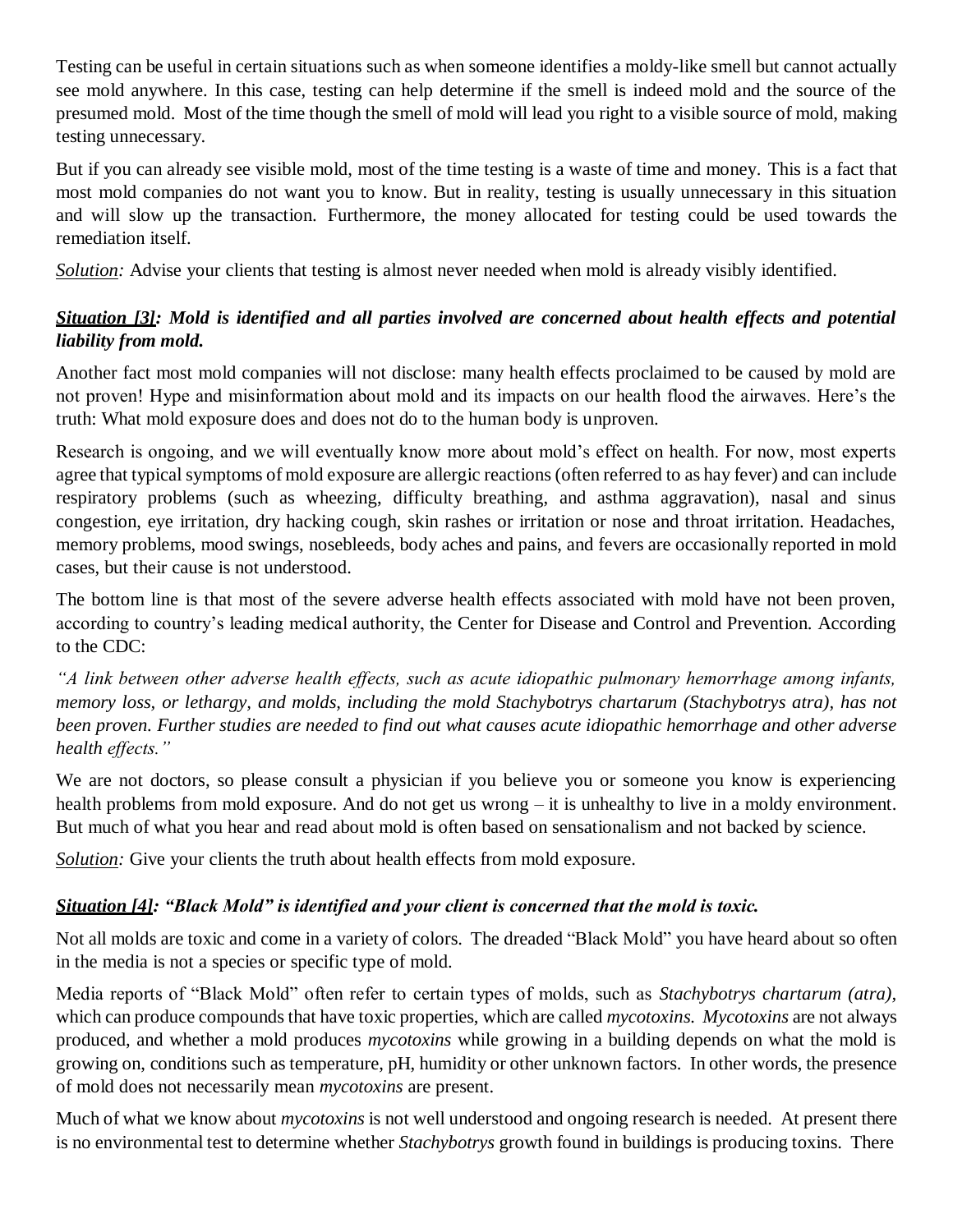is also no blood or urine test that can establish if an individual has been exposed to *Stachybotrys chartarum (atra)*  spores or its toxins. According to the EPA, certain types of *mycotoxins* produced by the molds *Aspergillus flavus*  and *Aspergillus parasiticus* are shown to cause cancer. However, the EPA goes on further to say that *"Aspergillus flavus and Aspergillus parasiticus are not commonly found on building materials or in indoor environments."*

The Centers for Disease Control and Prevention also states: *"There are very few reports that toxigenic molds found inside homes can cause unique or rare health conditions such as pulmonary hemorrhage or memory loss. These case reports are rare, and a causal link between the presence of the toxigenic mold and these conditions has not been proven."*

*Solution.* Educate your clients regarding the truth about "Black Mold" and toxic molds.

### *Situation [5]: Mold is disclosed or identified but you are not sure whether you need to hire a professional.*

In many cases minor mold problems (less than 10 square feet of mold) can easily be handled by the homeowner with a free weekend afternoon and a few basic supplies from the hardware store. For more info, see our free downloadable *"GMS Guide To Mold Remediation."* We provide a detailed process for your client to complete this themselves.

If any of the following conditions apply to your client's home, you may wish to consider talking to a professional mold remediation contractor. It should not be expensive for minor problems. (1) Size of visual contamination. If you see more than a few isolated areas of mold, such as half of the ceiling, attic or wall, you may want to hire professionals to perform the remediation. (2) Hidden mold. If you can smell mold or a musty odor, but can't find it, it may be in an inaccessible location, such as in a wall cavity or above a suspended ceiling. If you think you have hidden mold in your home, consider calling a professional. (3) Floods. If water has been standing in an indoor space longer than 24 hours (hot weather) or 48 hours (cold weather), a professional may be needed to perform an assessment to determine the extent of the damage, and to perform the remediation in a safe manner according to established guidelines. (4) Special populations. If mold remediation is to occur in the home of an individual who lacks a healthy immune system (such as people with cancer, asthma, etc.), special set-ups and procedures may be needed.

*Solution*. Advise your clients that minor mold problems should never be costly to fix and can often be done by the "Do-It-Yourselfers" in one day. Otherwise, consider a professional mold remediation contractor if any of the conditions above apply.

#### Situation [6]: Your client is on a tight deadline to close and you are worried there is not enough time to remove *the mold prior to the closing date.*

No need to worry as most of the time, mold can be removed in a few days by a professional company and should not stretch out the time it takes to close the deal.

*Solution*. Give your clients peace of mind that mold remediation can usually be completed within 1-3 days.

#### *Situation [7]: There is an extensive mold problem and a professional mold remediation company is needed to remove the mold before the deal can close.*

If a mold remediation company is needed, protect yourself from dishonest contractors by remembering one undeniable fact: *"Mold remediation is not rocket science!"*

Do not let a mold removal company tell you otherwise in an attempt to justify their outrageous estimate. There are essentially just two basic steps involved in mold remediation: Containment (e.g. using poly sheeting to prevent cross contamination) and Contamination Removal (e.g. safely removing moldy drywall, scrubbing/sanding 2x4s, removing airborne mold spores with HEPA air scrubbers, etc.)